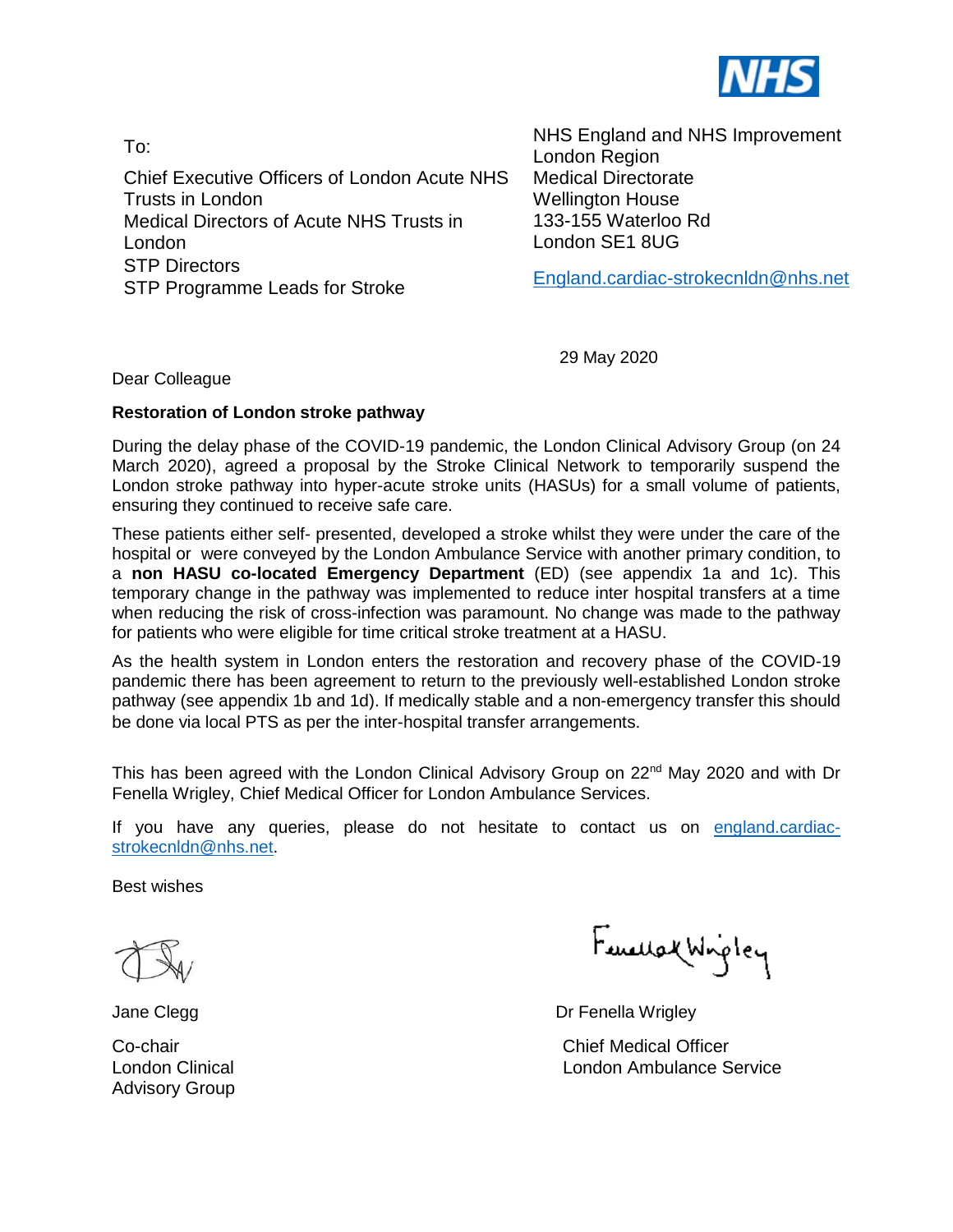

Appendix 1

1a) Pathway for stroke patients presenting to **non-HASU ED** during **delay phase** of COVID-19



1b) Pathway for stroke patients presenting to **non-HASU ED** during **restoration phase**  of COVID-19